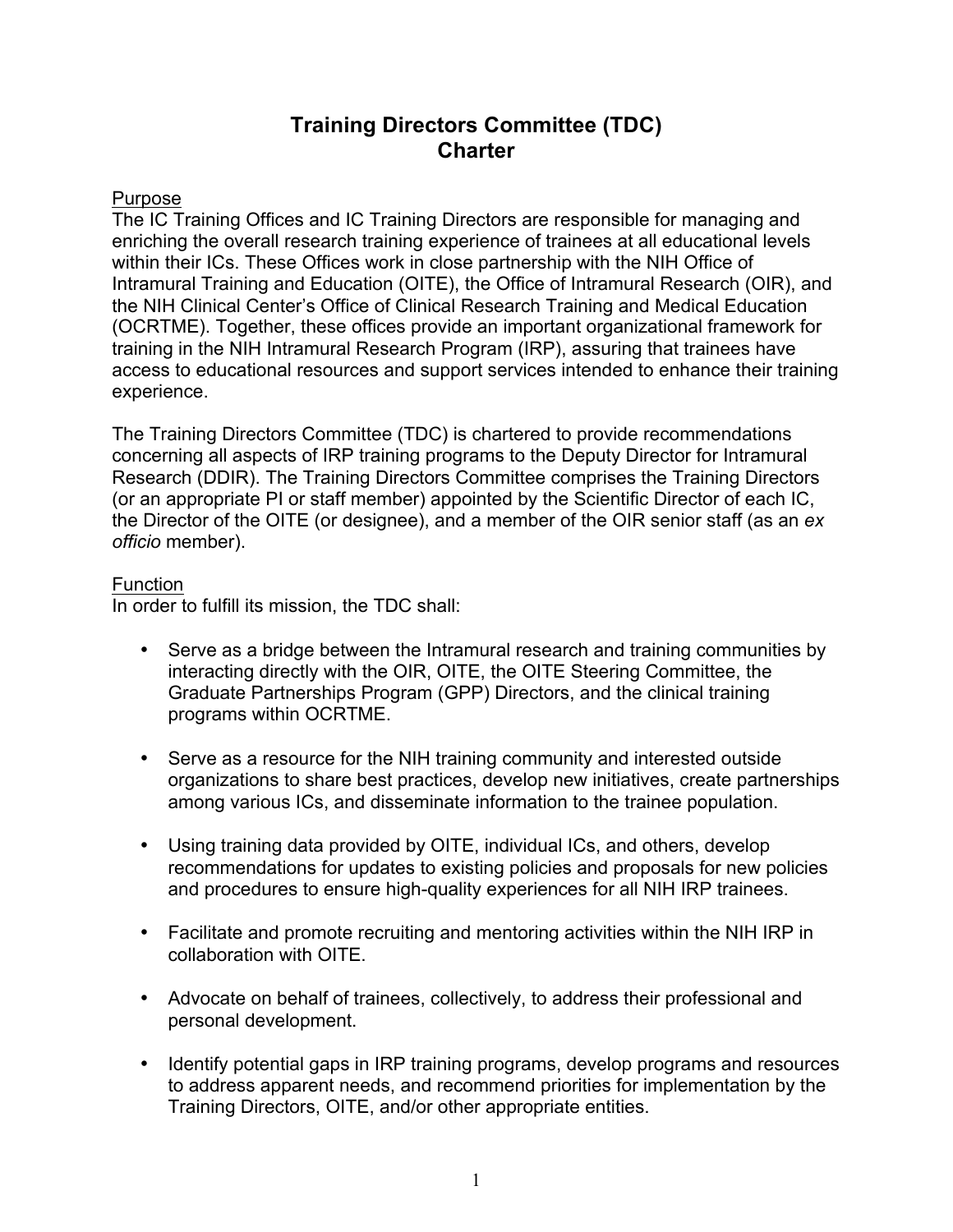# Committee Structure

The Training Directors Committee will comprise all appointed Training Directors (or an appropriate PI or staff member designated by an SD), a designated alternate to the Training Director, the Director of the Clinical Center Office of Clinical Research Training and Medical Education (or designee), and the OITE Director. The Committee will be structured as follows:

- 1) A Chair and Co-Chair, each an appointed Training Director, to be elected by the Training Directors. These officers will serve for two years, beginning October 1<sup>st</sup> of each year, and their terms will be staggered. The Co-Chair will thus serve as the Chair-Elect and become Chair in the second year. Elections shall be held annually in September. Election procedures will provide an opportunity for all TDC members to vote. The Chair will be a voting member of the OITE Steering Committee.
- 2) OITE staff members are invited to attend meetings, in an *ex officio* capacity.
- 3) A FELCOM representative will serve on an *ad hoc* basis, in an *ex officio*  capacity.
- 4) A Graduate Student Council (GSC) representative will serve on an *ad hoc* basis, in an *ex officio* capacity.
- 5) A member of the OIR Senior Staff, in an *ex officio* capacity.

## Executive and Subcommittee Structure

An Executive Committee comprising the Chair, Co-Chair, and all Subcommittee Chairs shall be established. The Executive Committee, with input from the Training Directors, will set the agenda for each meeting and distribute notes and minutes for Committee members to review and revise, as needed. It will also be responsible for presenting recommendations to the OITE Steering Committee and to the DDIR. The Executive Committee will have the authority to add a member(s) to ensure fair representation among ICs having smaller and larger trainee populations.

There shall be five standing subcommittees. Participation will be open to TDC members who volunteer to serve on these subcommittees, as well as to OITE staff members and to FELCOM and GSC representatives. TDC members may participate on more than one subcommittee. The membership of each subcommittee will elect a Subcommittee Chair, who must be an appointed Training Director or alternate. No Training Director may serve as chair of more than one subcommittee. Issues for consideration by the TDC will be referred to the appropriate standing committee, who will then make their recommendations to the full Committee. Additional *ad hoc* subcommittees may be constituted for other issues, as needed. The five subcommittees are:

1) Postdoctoral Training Subcommittee